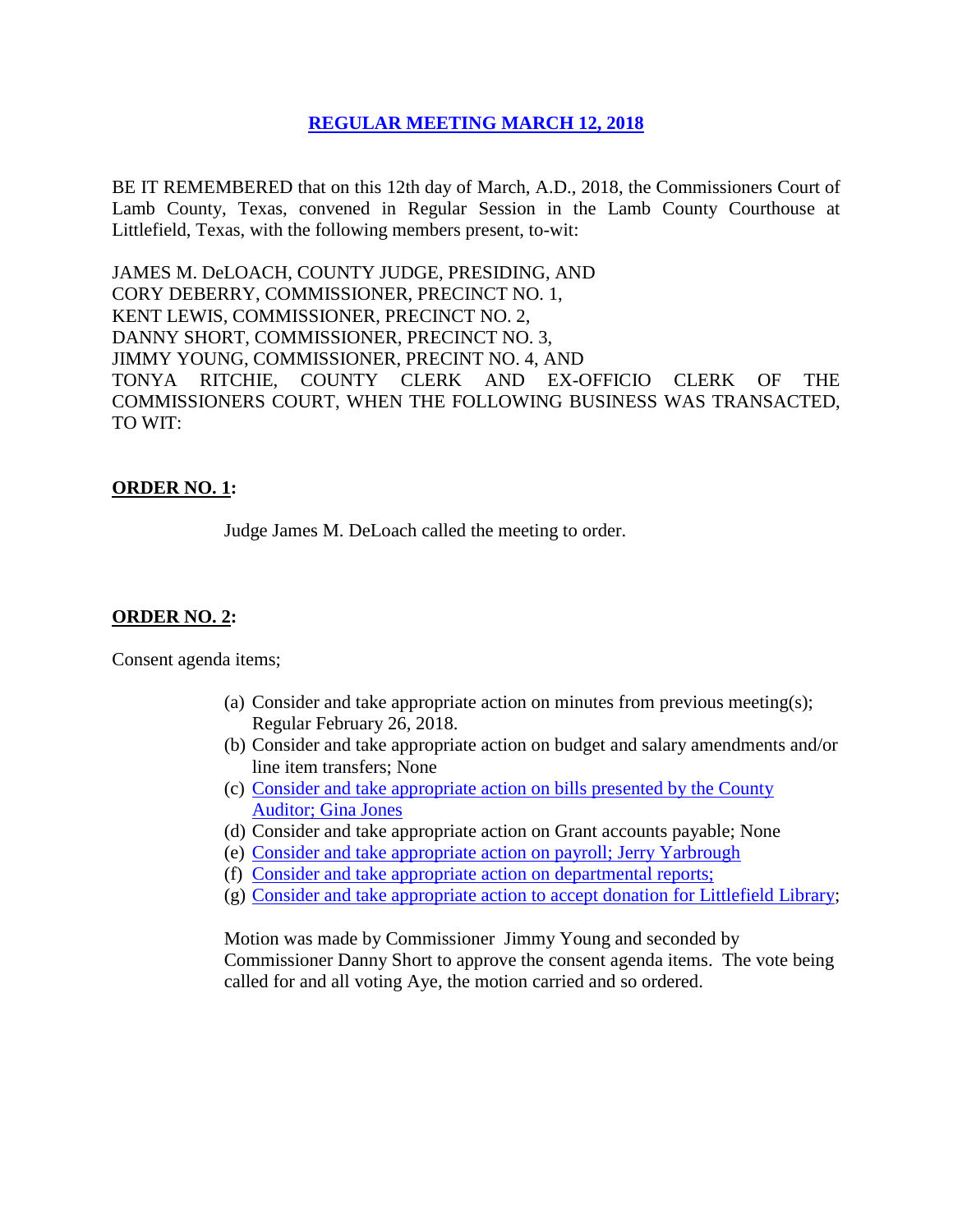### **ORDER NO.3:**

Consider and take appropriate action on Drug Free Communities Grant;

Motion was made by Commissioner Danny Short and seconded by Commissioner Cory DeBerry to approve the action on Drug Free Communities Grant. The vote being called for and all voting Aye, the motion carried and so ordered.

### **ORDER NO.4:**

Consider and take appropriate action to allow organizations to plant trees around the Quanah Parker Arrow;

> Motion was made by Commissioner Jimmy Young and seconded by Commissioner Danny Short to allow organizations to plant trees around the Quanah Parker Arrow. The vote being called for and all voting Aye, the motion carried and so ordered.

# **ORDER NO.5:**

[Acknowledge Auditors Appointment;](Links%202018-03-12-Regular/07%20AUDITOR)

Judge James M. DeLoach read the Original Court Order Appointing Gina Jones as County Auditor for a term of two (2) years to expire March 31, 2020 and Public Official Bond in the amount of \$5,000.00 approved by Judge Felix Klein; therefore being acknowledged.

#### **ORDER NO.6:**

Future agenda items;

Future agenda items were discussed.